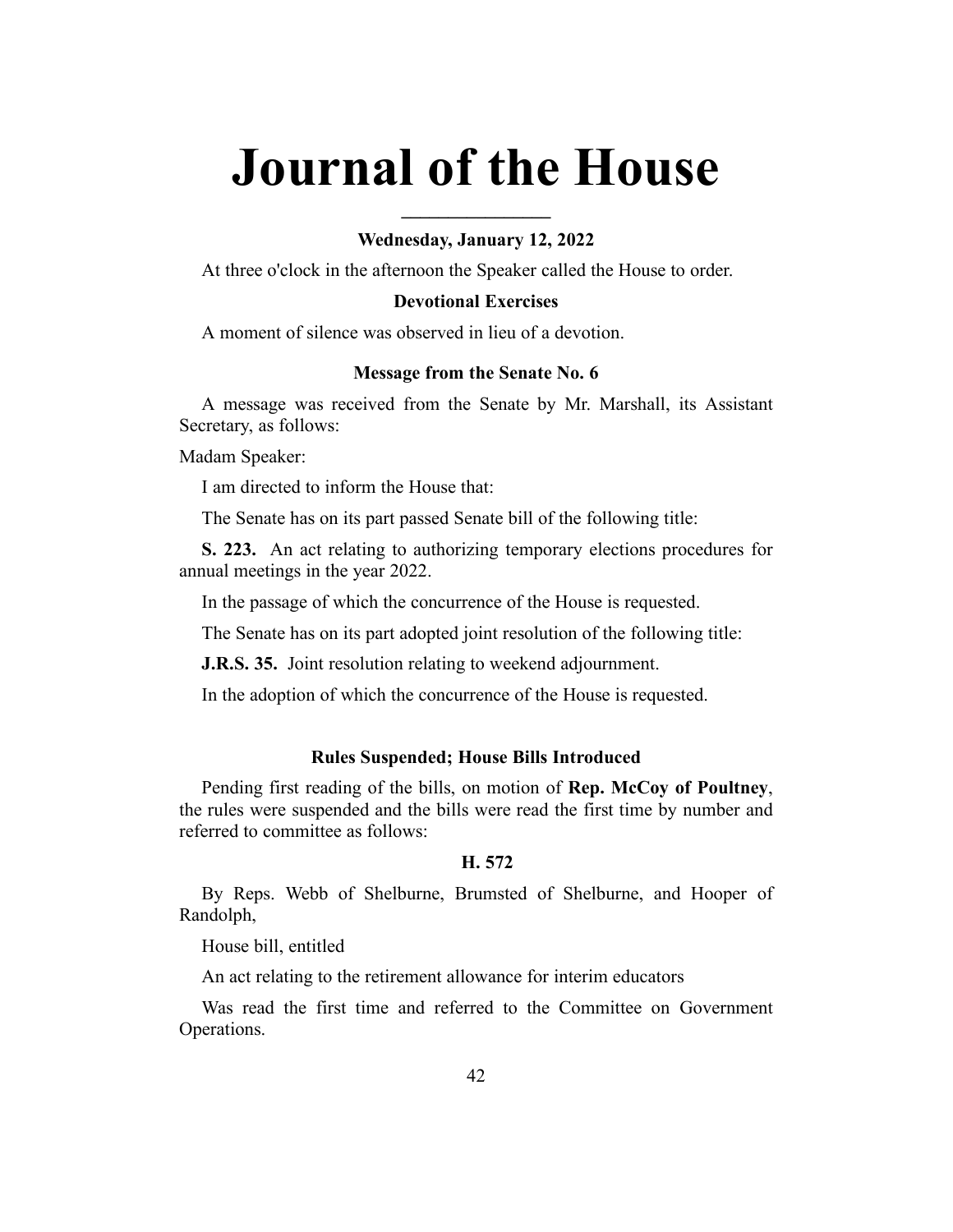## **H. 573**

By Reps. Strong of Albany, Higley of Lowell, LaClair of Barre Town, Peterson of Clarendon, and Williams of Granby,

House bill, entitled

An act relating to prohibiting discrimination based on immunization status

Was read the first time and referred to the Committee on General, Housing, and Military Affairs.

#### **H. 574**

By Rep. Harrison of Chittenden,

House bill, entitled

An act relating to simplifying access to benefits and services

Was read the first time and referred to the Committee on Human Services.

#### **H. 575**

By Reps. Ode of Burlington, Dolan of Waitsfield, and Grad of Moretown,

House bill, entitled

An act relating to music therapists and art therapists

Was read the first time and referred to the Committee on Government Operations.

#### **H. 576**

By Reps. Rosenquist of Georgia, Strong of Albany, Achey of Middletown Springs, Hango of Berkshire, and Peterson of Clarendon,

House bill, entitled

An act relating to banning selective abortions based on sex, Down syndrome, or genetic abnormalities

Was read the first time and referred to the Committee on Human Services.

#### **H. 577**

By Rep. Webb of Shelburne,

House bill, entitled

An act relating to Vermont's adoption of the Audiology and Speech-Language Pathology Interstate Compact

Was read the first time and referred to the Committee on Government Operations.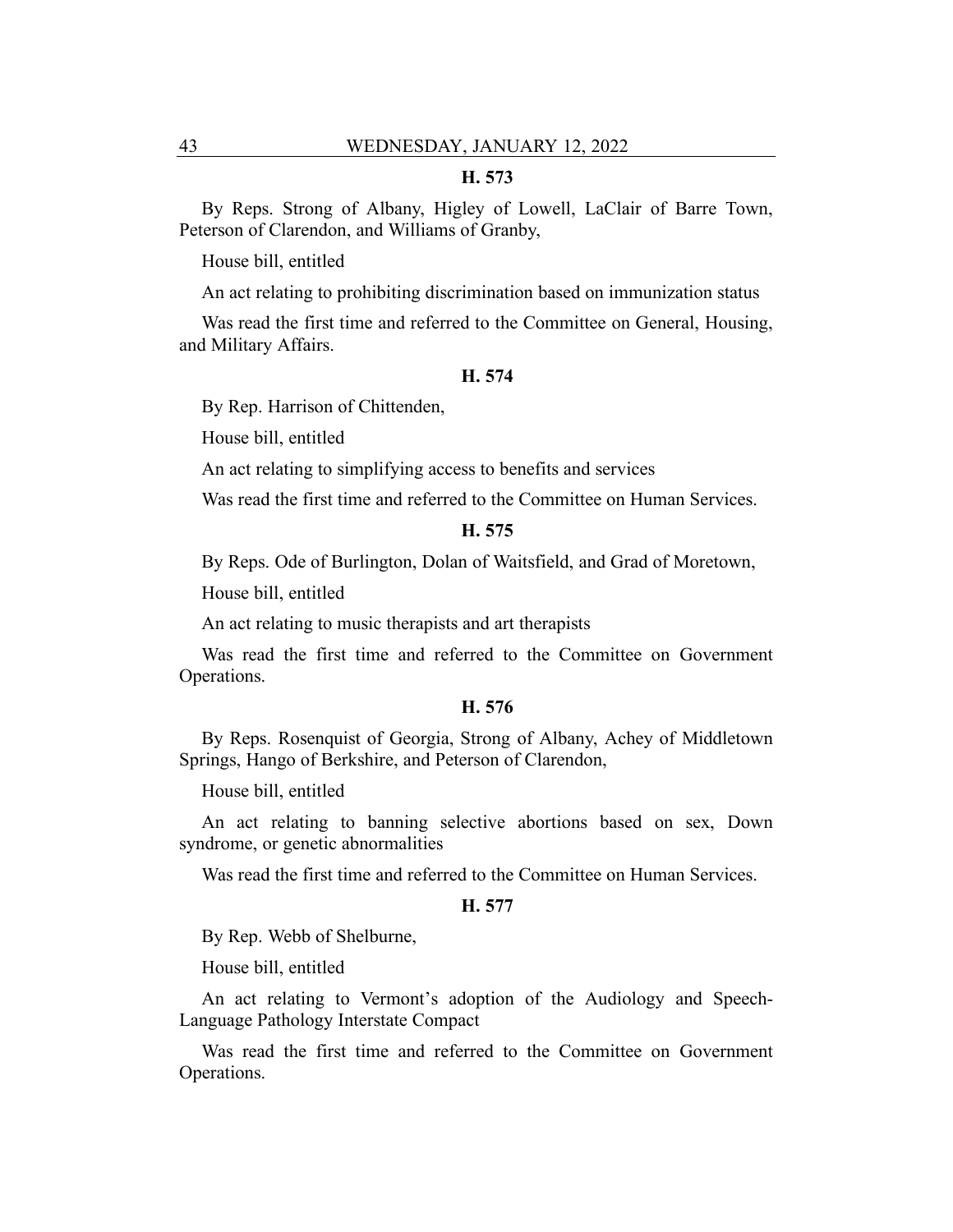#### **H. 578**

By Rep. Stebbins of Burlington,

House bill, entitled

An act relating to requirements for older drivers to renew operator's licenses

Was read the first time and referred to the Committee on Transportation.

#### **H. 579**

By Reps. Cordes of Lincoln, Anthony of Barre City, Cina of Burlington, Elder of Starksboro, Lefebvre of Orange, Mulvaney-Stanak of Burlington, Pajala of Londonderry, Patt of Worcester, Stebbins of Burlington, Surprenant of Barnard, Till of Jericho, Troiano of Stannard, Vyhovsky of Essex, and White of Hartford,

House bill, entitled

An act relating to health insurance coverage for donated human breast milk

Was read the first time and referred to the Committee on Health Care.

#### **H. 580**

By Reps. Scheu of Middlebury and Conlon of Cornwall,

House bill, entitled

An act relating to a grant program for adaptive sports and mobilityenhancing equipment

Was read the first time and referred to the Committee on Commerce and Economic Development.

## **H. 581**

By Reps. Kimbell of Woodstock, Birong of Vergennes, Brady of Williston, Burrows of West Windsor, Coffey of Guilford, Conlon of Cornwall, Feltus of Lyndon, Goldman of Rockingham, Gregoire of Fairfield, Harrison of Chittenden, Jerome of Brandon, Lefebvre of Newark, Nicoll of Ludlow, Norris of Shoreham, Noyes of Wolcott, Pajala of Londonderry, Pearl of Danville, Rogers of Waterville, Rosenquist of Georgia, Seymour of Sutton, Sibilia of Dover, Sims of Craftsbury, Stebbins of Burlington, Surprenant of Barnard, White of Bethel, Wood of Waterbury, Yacovone of Morristown, and Yantachka of Charlotte,

House bill, entitled

An act relating to rural economic development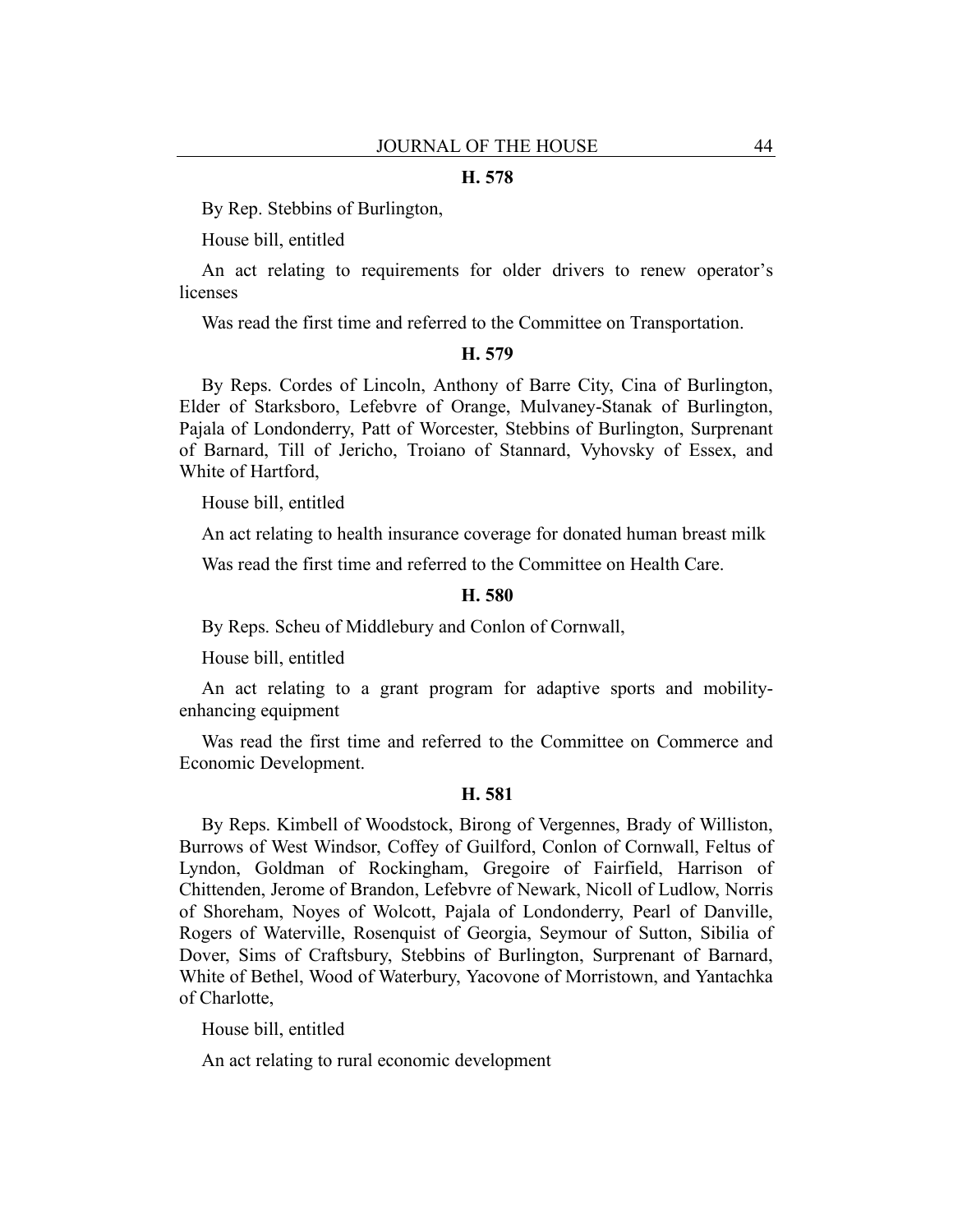Was read the first time and referred to the Committee on Natural Resources, Fish, and Wildlife.

## **H. 582**

By Rep. Sibilia of Dover,

House bill, entitled

An act relating to the creation of the Pipelines and Pathways Grant Program

Was read the first time and referred to the Committee on Education.

## **H. 583**

By Reps. Achey of Middletown Springs, Hango of Berkshire, Harrison of Chittenden, Higley of Lowell, Morgan, L. of Milton, Morgan, M. of Milton, Page of Newport City, Peterson of Clarendon, Rosenquist of Georgia, Strong of Albany, Williams of Granby, and Yantachka of Charlotte,

House bill, entitled

An act relating to a right of appeal for listers

Was read the first time and referred to the Committee on Ways and Means.

#### **H. 584**

By Reps. Bos-Lun of Westminster, Christie of Hartford, Burrows of West Windsor, Black of Essex, Brady of Williston, Colston of Winooski, Cordes of Lincoln, Dolan of Essex, Dolan of Waitsfield, Donahue of Northfield, Goldman of Rockingham, Grad of Moretown, Houghton of Essex, Lippert of Hinesburg, Mrowicki of Putney, Mulvaney-Stanak of Burlington, Ode of Burlington, Rachelson of Burlington, Sibilia of Dover, Small of Winooski, Surprenant of Barnard, Vyhovsky of Essex, White of Hartford, and Yacovone of Morristown,

House bill, entitled

An act relating to the creation of an antiracist education certification

Was read the first time and referred to the Committee on Education.

#### **H. 585**

By Reps. Sims of Craftsbury, Anthony of Barre City, Colston of Winooski, Leffler of Enosburgh, Sibilia of Dover, and Vyhovsky of Essex,

House bill, entitled

An act relating to reapportionment

Was read the first time and referred to the Committee on Government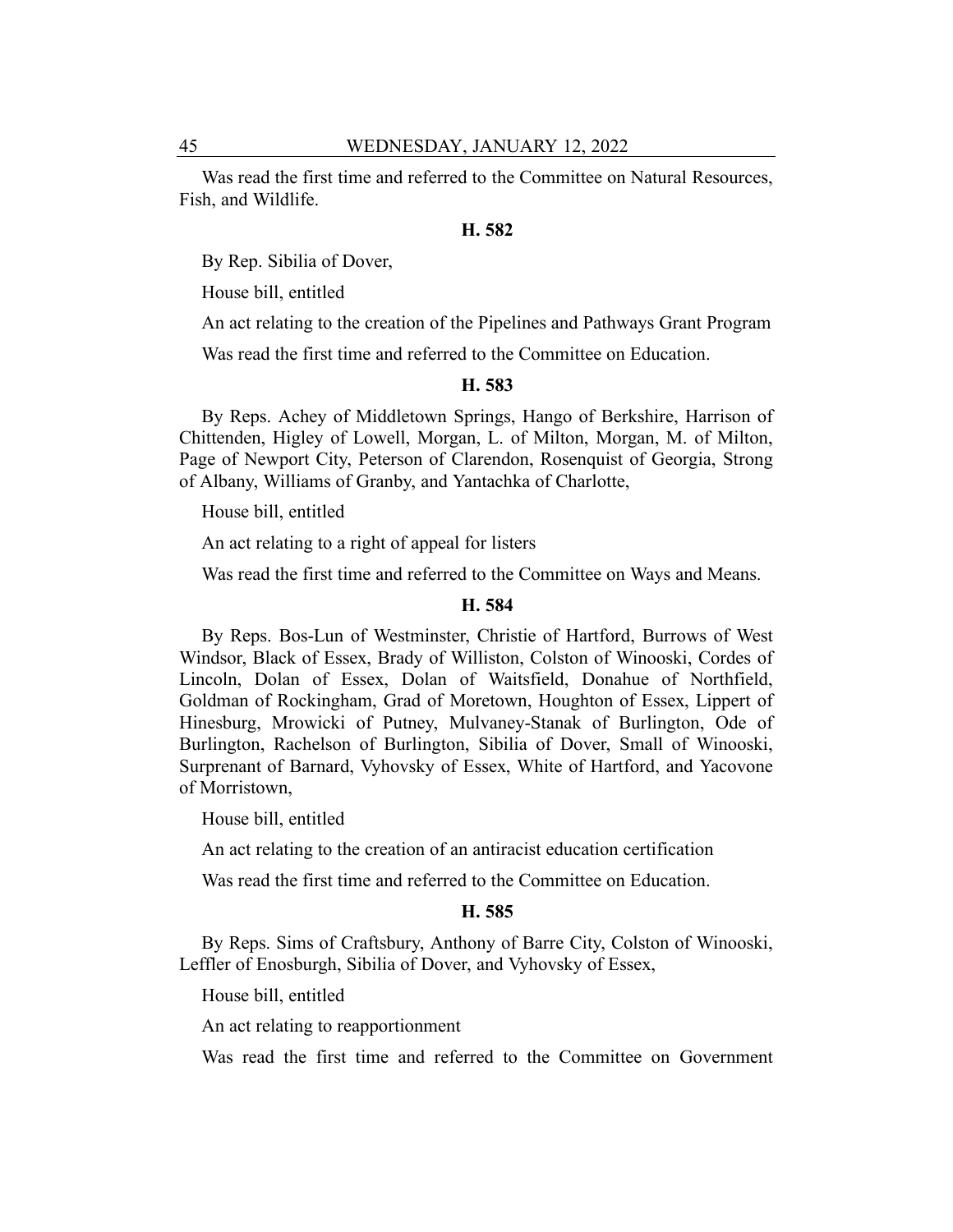Operations.

## **H. 586**

By Reps. Rogers of Waterville, Burke of Brattleboro, Dolan of Waitsfield, Kornheiser of Brattleboro, McCullough of Williston, and Pajala of Londonderry,

House bill, entitled

An act relating to eco-sanitation systems

Was read the first time and referred to the Committee on Natural Resources, Fish, and Wildlife.

#### **H. 587**

By Rep. Birong of Vergennes,

House bill, entitled

An act relating to expressly authorizing the manufacture of alcoholic beverages pursuant to contract

Was read the first time and referred to the Committee on General, Housing, and Military Affairs.

## **H. 588**

By Rep. Birong of Vergennes,

House bill, entitled

An act relating to authorizing satellite tasting rooms for manufacturers of alcoholic beverages

Was read the first time and referred to the Committee on General, Housing, and Military Affairs.

## **Committee Bill Introduced**

# **H. 589**

By the Committee on Government Operations,

House bill, entitled

An act relating to reapportioning the initial districts of the House of Representatives

Was read, and pursuant to Rule 48, placed on the Calendar for Notice.

#### **Senate Bill Referred**

## **S. 223**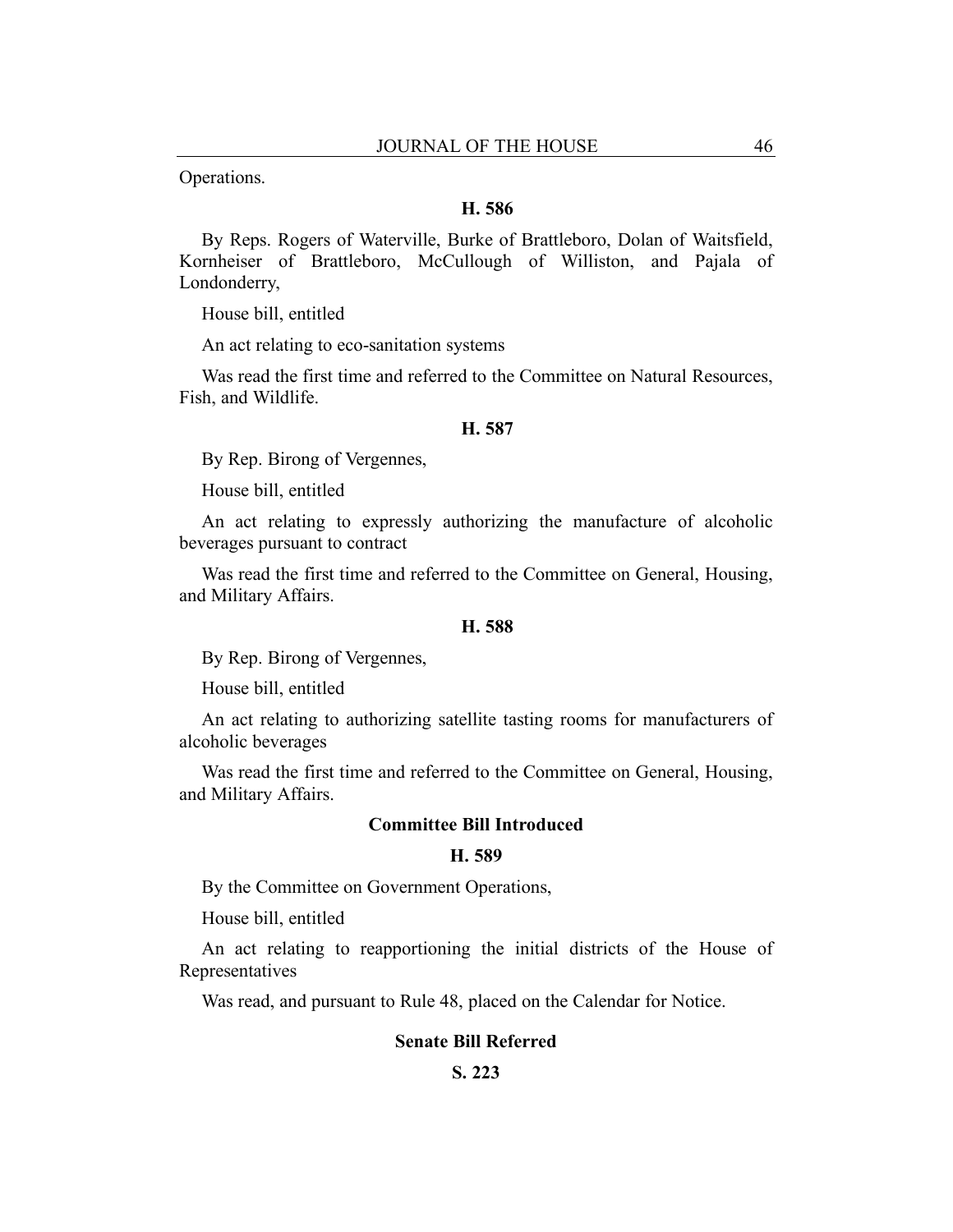Senate bill, entitled

An act relating to authorizing temporary elections procedures for annual meetings in the year 2022

Was read the first time and referred to the Committee on Government Operations.

## **Bill Referred to Committee on Appropriations**

## **H. 553**

House bill, entitled

An act relating to eligibility of domestic partners for reimbursement from the Victims Compensation Program

Appearing on the Calendar for Notice, and pursuant to Rule 35(a), carrying an appropriation, was referred to the Committee on Appropriations.

## **Joint Resolution Adopted in Concurrence**

#### **J.R.S. 35**

By Senator Balint,

**J.R.S. 35.** Joint resolution relating to weekend adjournment.

#### *Resolved by the Senate and House of Representatives:*

That when the two Houses adjourn on Friday, January 14, 2022, it be to meet again no later than Tuesday, January 18, 2022.

Was taken up, read, and adopted in concurrence.

## **Recess**

At three o'clock and twelve minutes in the afternoon, the Speaker declared a recess until the fall of the gavel.

At three o'clock and sixteen minutes in the afternoon, the Speaker called the House to order.

# **Rules Suspended; Second Reading; Third Reading Ordered; Rules Suspended; Passed in Concurrence and Messaged to the Senate Forthwith**

## **S. 222**

On motion of **Rep. McCoy of Poultney**, the rules were suspended and Senate bill, entitled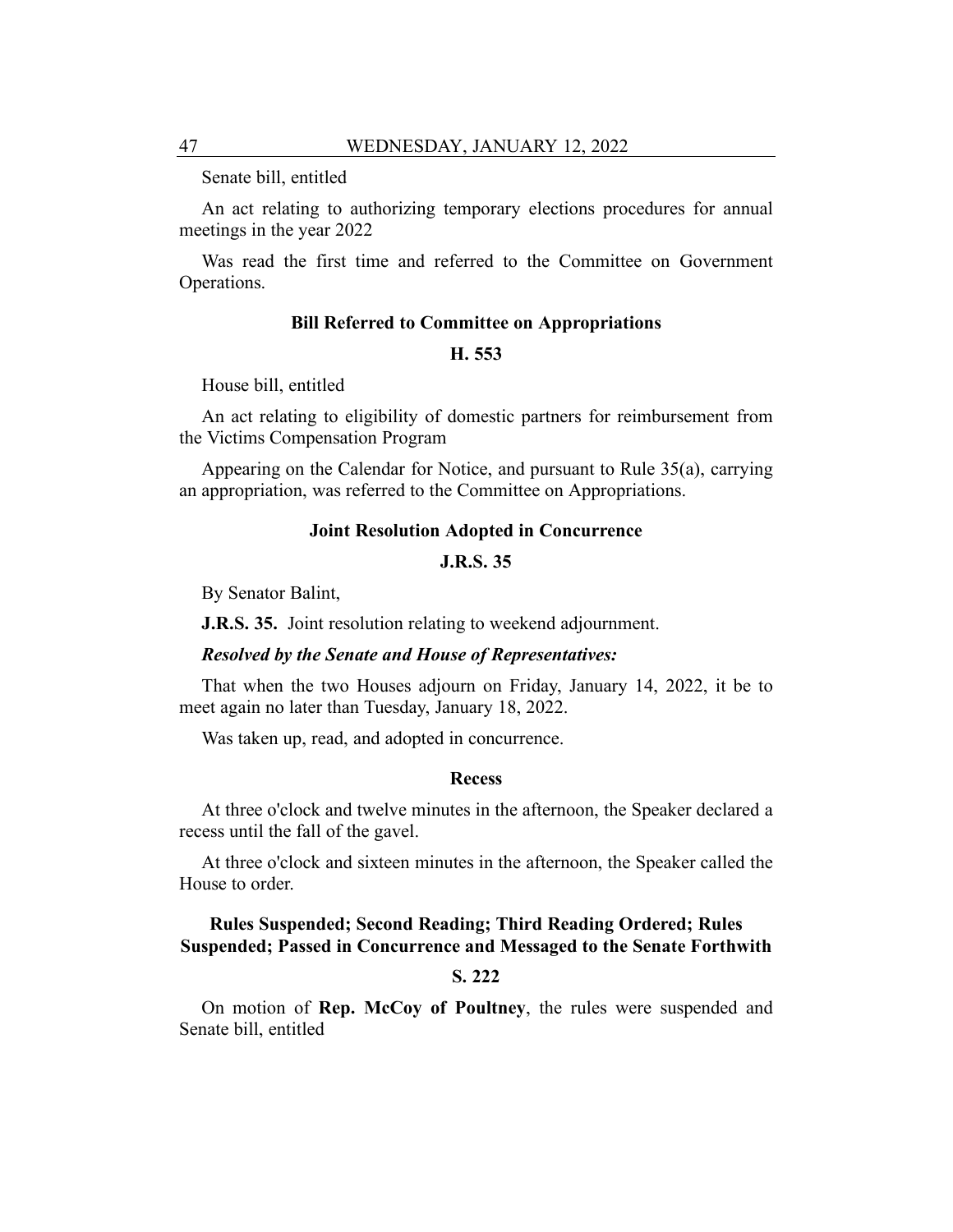An act relating to authorizing temporary Open Meeting Law procedures in response to COVID-19

Pending appearance on the Calendar for Notice, was taken up for immediate consideration and the bill was read for the second time.

**Rep. Mrowicki of Putney**, for the Committee on Government Operations, to which had been referred the Senate bill, reported in favor of its passage in concurrence.

Thereupon, third reading was ordered.

On motion of **Rep. McCoy of Poultney**, the rules were suspended and the bill placed on all remaining stages of passage. Thereafter, bill was read the third time and passed in concurrence.

Thereupon, on motion of **Rep. McCoy of Poultney**, the rules were suspended and the bill was ordered messaged to the Senate forthwith.

## **Committee Relieved of Consideration and Bill Committed to Other Committee**

## **H. 512**

**Rep. Copeland Hanzas of Bradford** moved that the Committee on Government Operations be relieved of House bill, entitled

An act relating to modernizing land records and notarial acts law

And that the bill be committed to the Committee on Commerce and Economic Development, which was agreed to.

#### **Adjournment**

At three o'clock and thirty-nine minutes in the afternoon, on motion of **Rep. McCoy of Poultney**, the House adjourned until tomorrow at three o'clock in the afternoon.

## **Concurrent Resolutions Adopted**

The following concurrent resolutions, having been placed on the Consent Calendar on the preceding legislative day, and no member having requested floor consideration as provided by Rule 16b of the Joint Rules of the Senate and House of Representatives, are hereby adopted on the part of the House:

## **H.C.R. 76**

House concurrent resolution congratulating Elle Purrier St. Pierre on her outstanding performance in the 2020 Olympics women's 1500-meter race